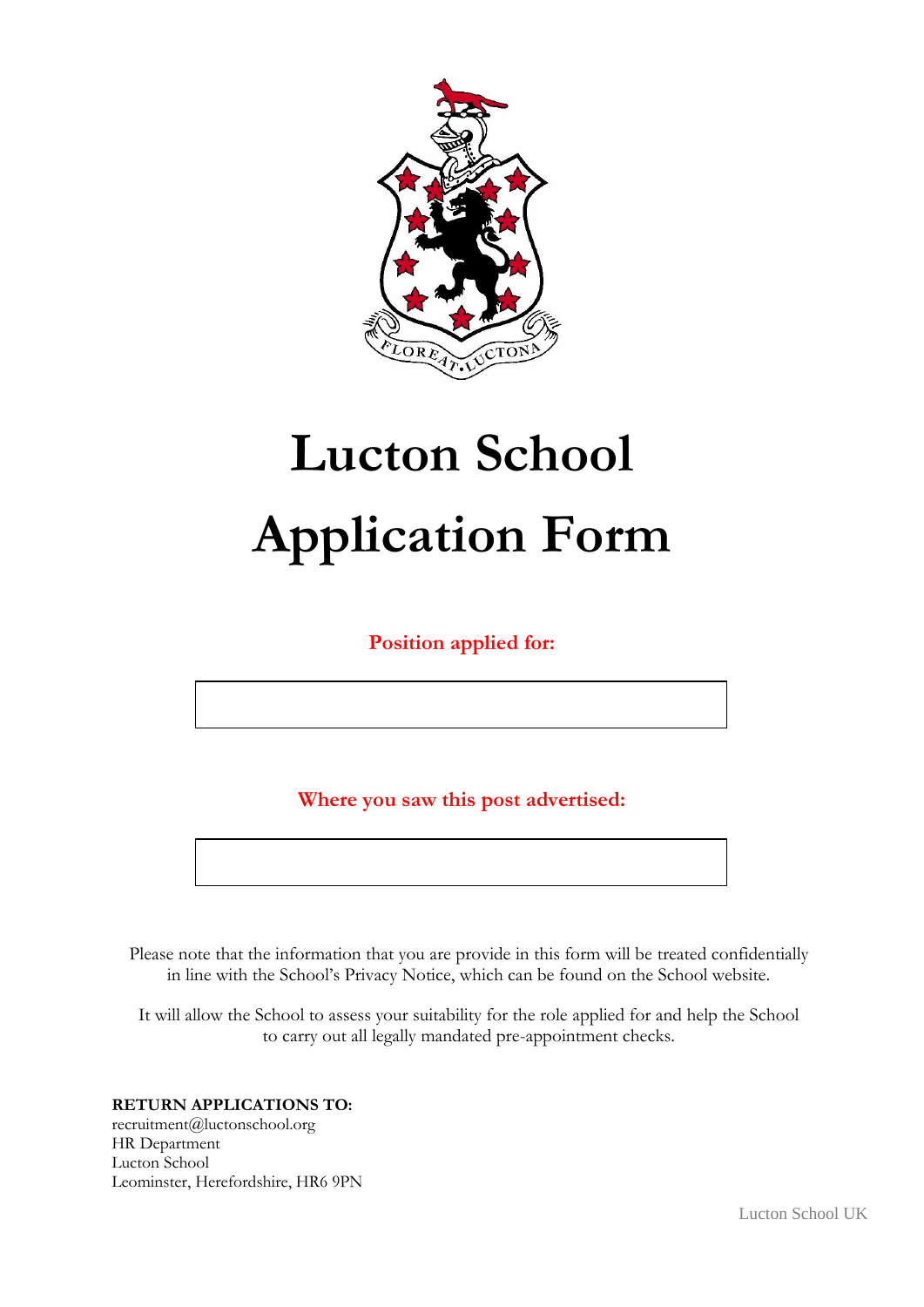# **Personal Information**

| Title:                                                                                                                                             | Forename: | Surname: |                                    | Date of birth: $(dd/mm/yyyy)$                    |
|----------------------------------------------------------------------------------------------------------------------------------------------------|-----------|----------|------------------------------------|--------------------------------------------------|
| Preferred name:                                                                                                                                    |           |          | Former name:                       |                                                  |
| Address:                                                                                                                                           |           |          | UK?                                | Are you currently eligible for employment in the |
| Home:<br>Work:                                                                                                                                     |           |          | (relevant for teaching posts only) | Do you have Qualified Teacher status?            |
| Mobile:<br>Email:                                                                                                                                  |           |          |                                    | If yes, please provide your DFES Number:         |
| Please confirm if you know any existing employee, volunteer or Governor at the School. If so, please provide<br>full details of how you know them. |           |          |                                    |                                                  |

# **Current Employment**

| Current/most recent employer (name and address):                                                  |                                    |  |
|---------------------------------------------------------------------------------------------------|------------------------------------|--|
| Current/most recent job title:                                                                    | Date started: (dd/mm/yy)           |  |
| Brief description of responsibilities:                                                            | Date ended: $(dd/mm/yy)$           |  |
|                                                                                                   | Current salary/ salary on leaving: |  |
| Reasons for seeking other employment:                                                             |                                    |  |
| Please state your notice period and when you would be available to take up employment if offered: |                                    |  |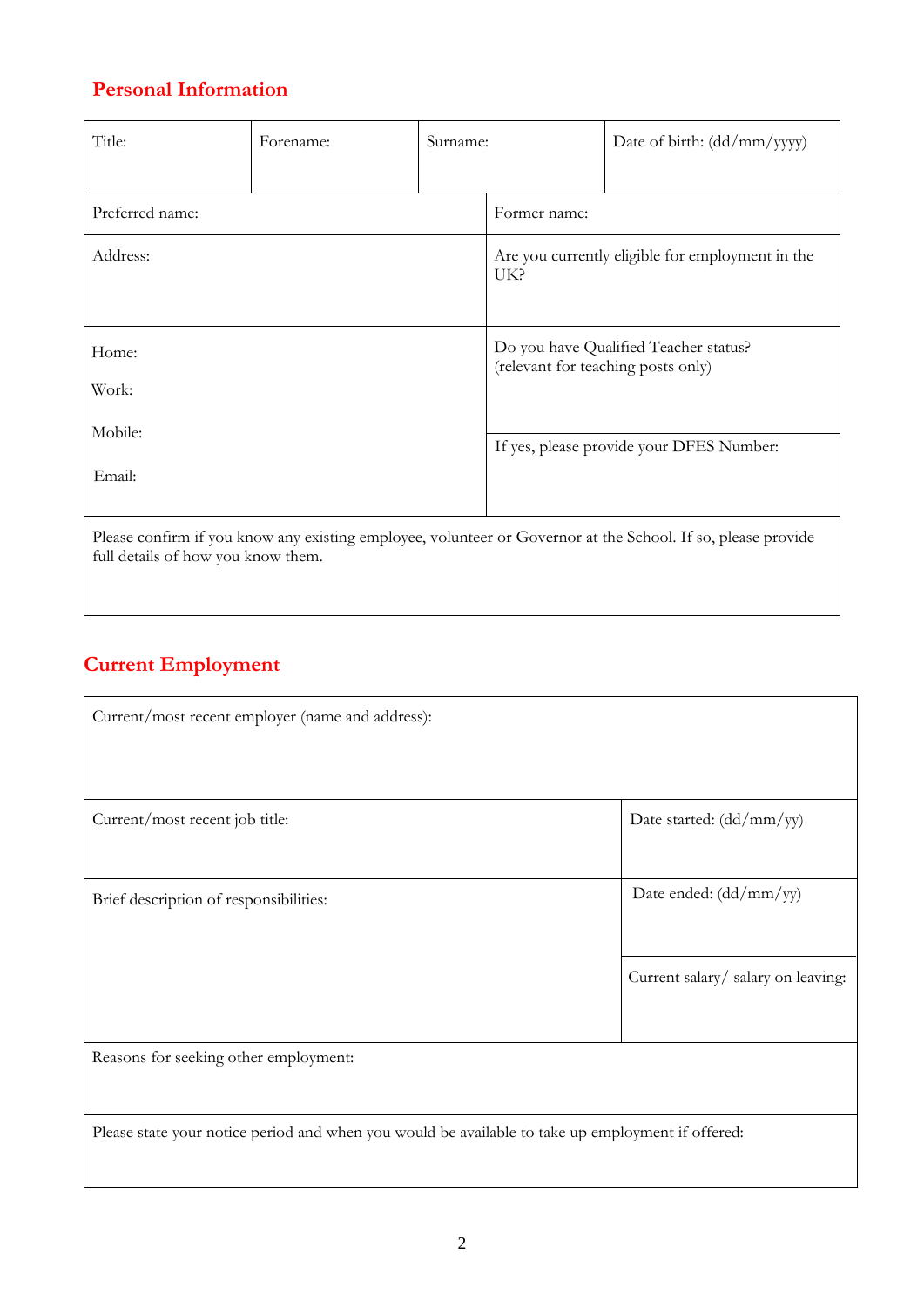## **Education**

Please start with the most recent and continue on a separate sheet if necessary.

| Name of<br>$\emph{school}/\emph{institution}$ | Dates of<br>attendance                | Examinations |        |                                                |               |
|-----------------------------------------------|---------------------------------------|--------------|--------|------------------------------------------------|---------------|
|                                               |                                       | Subject      | Result | $\begin{array}{c} Date \\ (mm/yy) \end{array}$ | Awarding body |
|                                               | From:                                 |              |        |                                                |               |
|                                               | $dd/mm/yy$                            |              |        |                                                |               |
|                                               |                                       |              |        |                                                |               |
|                                               | $\operatorname{\mathsf{To}}\nolimits$ |              |        |                                                |               |
|                                               | dd/mm/yy                              |              |        |                                                |               |
|                                               |                                       |              |        |                                                |               |
|                                               | From:                                 |              |        |                                                |               |
|                                               | dd/mm/yy                              |              |        |                                                |               |
|                                               |                                       |              |        |                                                |               |
|                                               | $\operatorname{\mathsf{To}}\nolimits$ |              |        |                                                |               |
|                                               | dd/mm/yy                              |              |        |                                                |               |
|                                               |                                       |              |        |                                                |               |
|                                               |                                       |              |        |                                                |               |
|                                               | From:                                 |              |        |                                                |               |
|                                               | dd/mm/yy                              |              |        |                                                |               |
|                                               |                                       |              |        |                                                |               |
|                                               | To:                                   |              |        |                                                |               |
|                                               | $dd/mm/yy$                            |              |        |                                                |               |
|                                               |                                       |              |        |                                                |               |
|                                               |                                       |              |        |                                                |               |

## **Training**

Please provide details of any other training that you have received, which you consider relevant to the role for which you have applied. Continue on a separate sheet if necessary.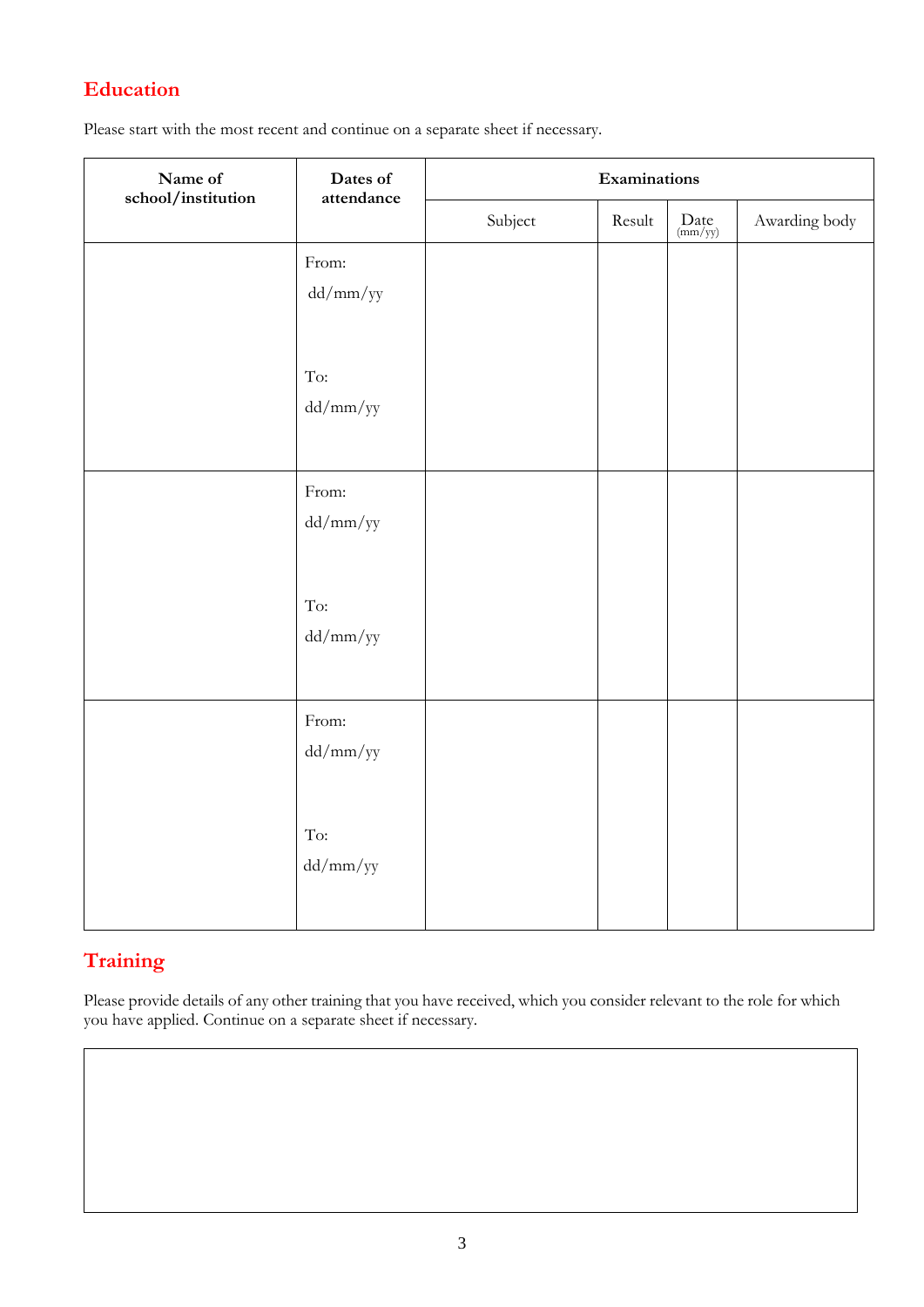# **Employment History**

| Please start with the most recent and continue on a separate sheet if necessary. |  |  |
|----------------------------------------------------------------------------------|--|--|
|                                                                                  |  |  |

| Dates               | Name and address of<br>employer | Position held and/or duties | Reason for leaving |
|---------------------|---------------------------------|-----------------------------|--------------------|
| From:<br>$dd/mm/yy$ |                                 |                             |                    |
| To:<br>$dd/mm/yy$   |                                 |                             |                    |
| From:<br>$dd/mm/yy$ |                                 |                             |                    |
| To:<br>dd/mm/yy     |                                 |                             |                    |
| From:<br>$dd/mm/yy$ |                                 |                             |                    |
| To:<br>$dd/mm/yy$   |                                 |                             |                    |
| From:<br>$dd/mm/yy$ |                                 |                             |                    |
| To:<br>$dd/mm/yy$   |                                 |                             |                    |

## **Gaps in Employment**

If there are any gaps in your employment history (e.g. childcare, sabbatical, etc), please give details and dates.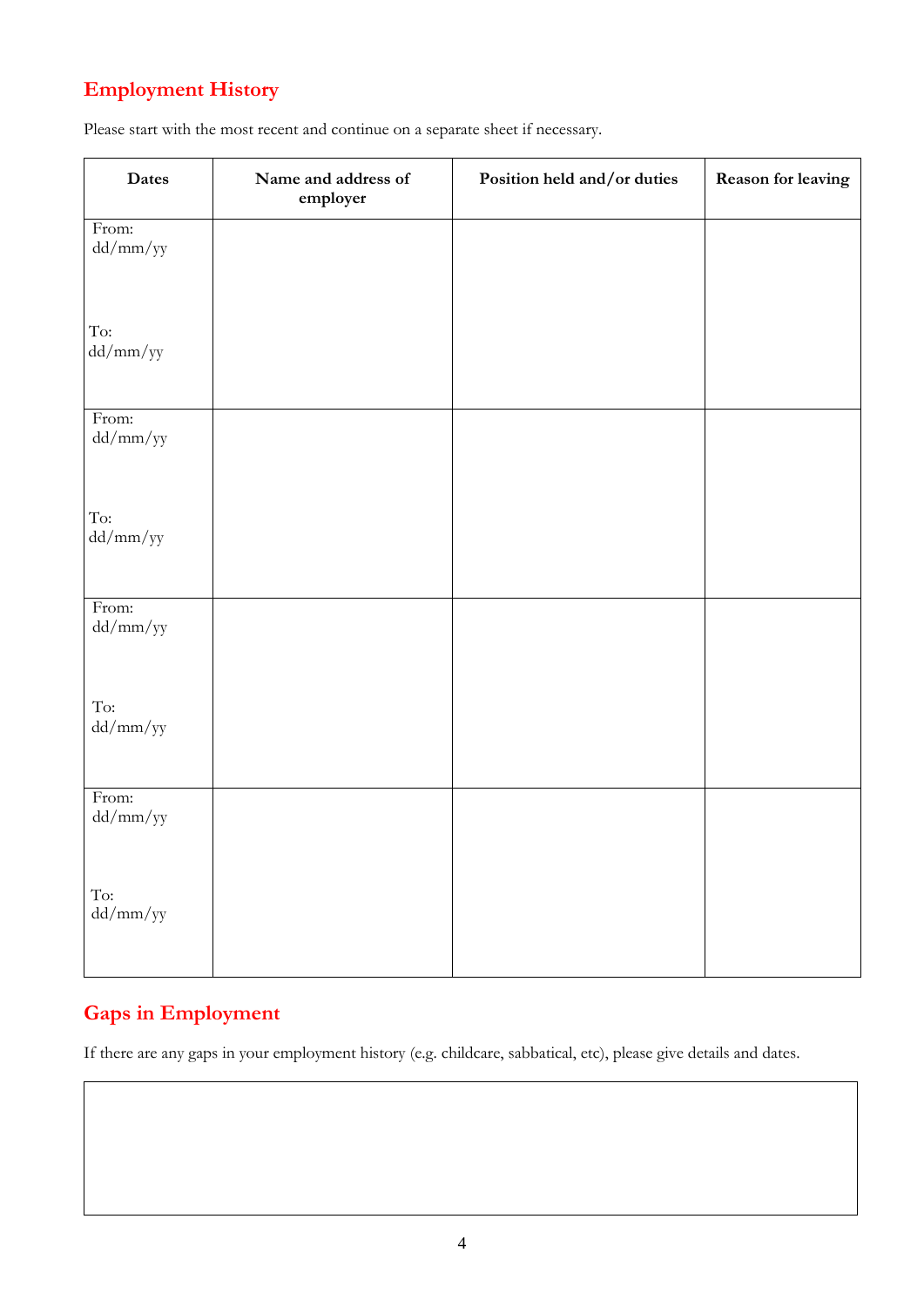#### **Personal Statement**

Please submit a statement in support of your application, either in the space below or in an accompanying covering letter. In either case, you should include your reasons for applying and any other information that you consider relevant to your application. Please continue on a separate sheet if necessary.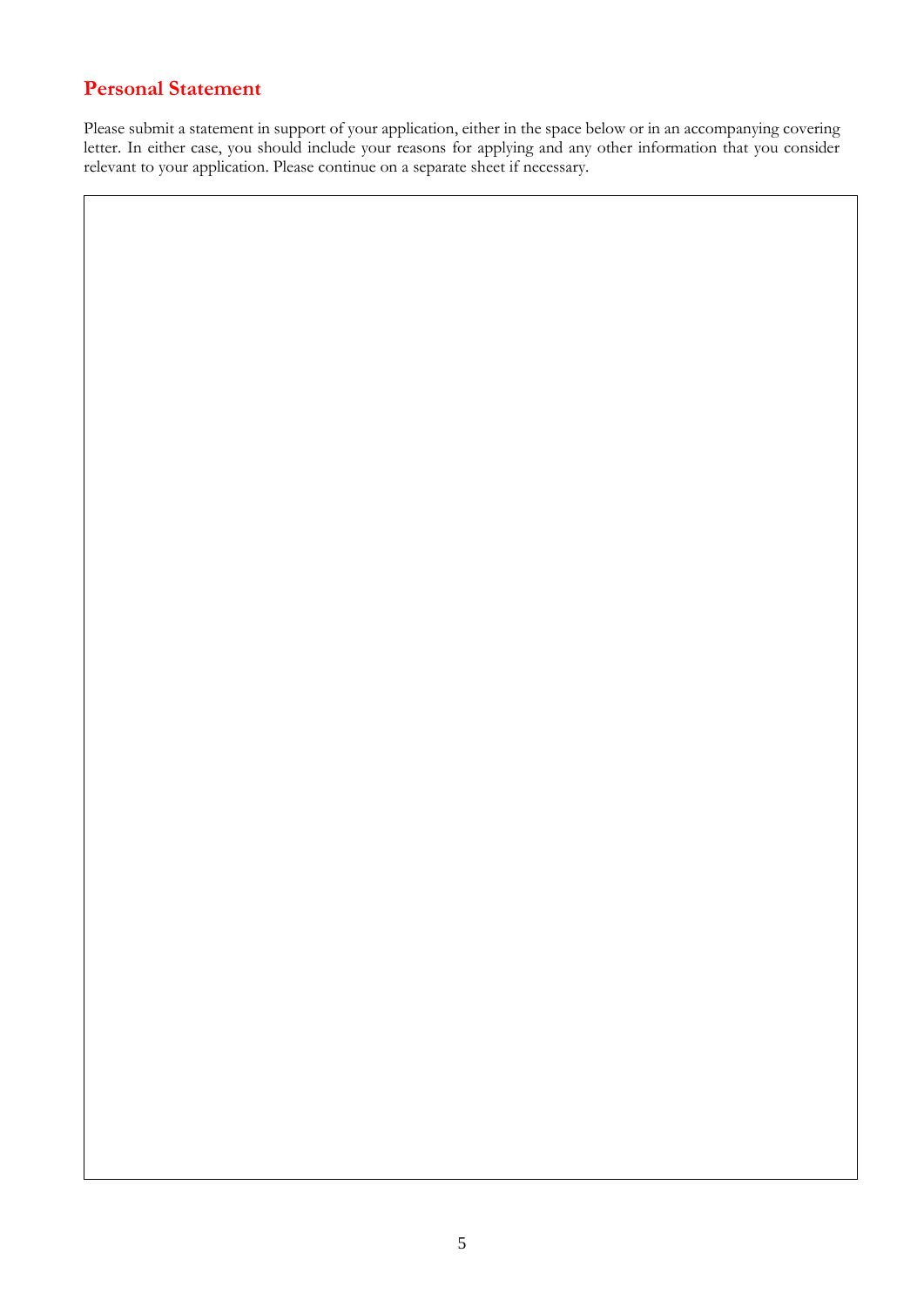#### **Referees**

Please provide details of two referees, at least one of whom should be your present or most recent employer (including the Head Teacher if working in a school). Where you are not currently working with children but have done so in the past, one referee must be from the employer by whom you were most recently employed in working with children. References will not be accepted from relatives or referees writing solely in the capacity of friend.

Please note that we may seek references **before** interview. However, if you have a strong objection to this, please inform us. The School reserves the right to take up references from any previous employer.

| Referee 1                           | Referee 2                           |
|-------------------------------------|-------------------------------------|
| Name:                               | Name:                               |
| Organisation:                       | Organisation:                       |
| Address:                            | Address:                            |
| Occupation of referee:              | Occupation of referee:              |
| Relationship to you (e.g. manager): | Relationship to you (e.g. manager): |
| Telephone number:                   | Telephone number:                   |
| Email address:                      | Email address:                      |
| May we contact prior to interview?  | May we contact prior to interview?  |

### **Declaration**

As the job for which you are applying involves substantial opportunity for access to children, it is important that you provide us with legally accurate answers.

Up front disclosure of a criminal record may not debar you from appointment as we shall consider the nature of the offence, how long ag and at what age it was committed, and any other relevant factors. Please submit information in confidence, enclosing details in a separate sealed envelope, which will be seen and then destroyed. Please disclose any unspent convictions, cautions, reprimands or warnings.

Please note that the amendments to the Exceptions Order 1975 (2013) provide that certain spent convictions and cautions are 'protected' and are not subject to disclosure to employers and cannot be taken into account. Guidance and criteria on the filtering of these cautions and convictions can be found at the Disclosure and Barring Service website: [www.gov.uk/dbs.](http://www.gov.uk/dbs) All other spent connections and cautions must be disclosed.

Please be aware that the School will institute its own checks on successful applicants with the Disclosure and Barring Service. Failure to declare any convictions (that are not subject to DBS filtering) may disqualify you for appointment or result in summary dismissal if the discrepancy comes to light subsequently.

Select as appropriate:

I have nothing to declare

I enclose a confidential statement